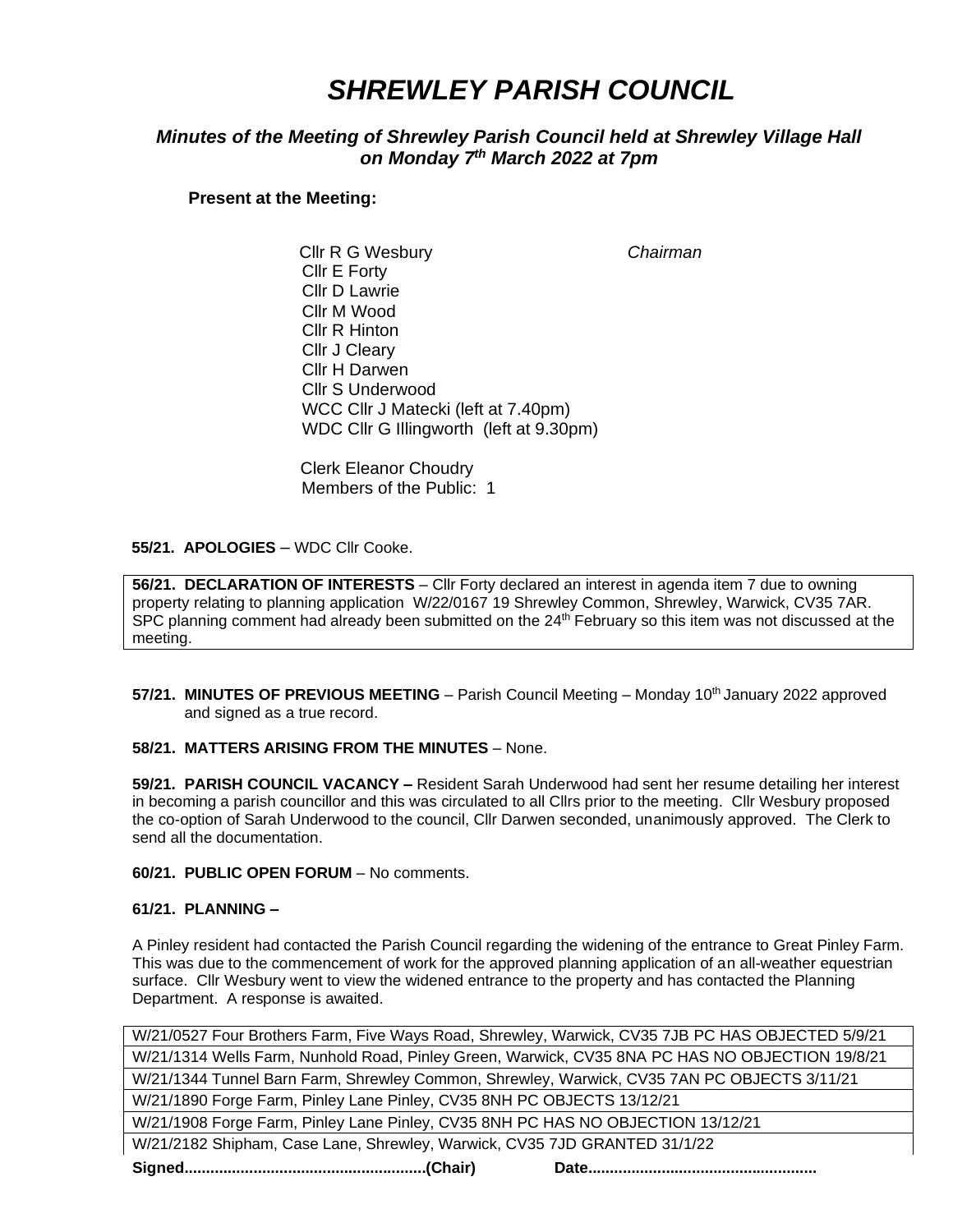W/21/1933 Willowbrook, Station Road, Shrewley, Warwick, CV35 8XJ PC OBJECTS 19/1/22 W/21/1842 8 Ash Close, Shrewley, Warwick, CV35 7BL PC HAS NO OBJECTION 8/2/22. W/22/0167 19 Shrewley Common, Shrewley, Warwick, CV35 7AR PC HAS NO OBJECTION 24/2/22.

**62/21. WCC REPORT** – The cost of on street parking in towns will match that of WDC. Towns in the north of the county will start charging. Council tax will increase for 22/23 by 2% for social care and 1.75% for all other services. Cllr Matecki said the 20-mph speed limit discussed as 20's plenty is for local areas to decide. Resident Neal Soutter had asked that his thanks be passed on to Cllr Matecki for organizing the removal of the vegetation on the Station Road bend.

**63/21. WDC REPORT –** The budget for 2022/23 has been agreed. WDC have frozen their council tax. WCC & Police Commissioner have increased their levels of tax, so we as residents will see an overall increase. The new waste and recycling collection contract starts in August with the introduction of a green bin charge starting at £20 a year for each green bin. The cost for the following year was incorrectly stated as £44 per annum. Residents can purchase a composter for £5 which is more environmentally friendly at Composting – [Warwickshire County Council](https://www.warwickshire.gov.uk/green-waste/composting/6)

### **64/21. OTHER PARISH BUSINESS**

**64.1. Annual Assembly arrangements –** The proposed agenda and flyers had been circulated to Cllrs. The agenda was agreed. Cllr Wood will give a short presentation about the climate emergency and what can be done at a local level. SSSI Project regarding Shrewley tunnel cutting will give a talk at the Assembly for 10-15 minutes. They will also be requesting volunteers help. The Clerk to send out invitations to local organisations for reports. The Clerk to deliver the flyers to Cllrs to distribute to residents as per the distribution list. The Clerk to invite a police representative.

**64.2. Annual Assembly action item – Traffic calming in Shrewley Common –** The speed of traffic along Shrewley Common and creating a speed action group will be mentioned as an item from last years Assembly. Cllr Cleary has contacted the PCSO and has access to the speed laser gun and therefore hopes to set up an action group to monitor the traffic speed along Shrewley Common. Volunteers can contact Cllr Cleary directly for more information. Cllr Cleary to respond regarding the speed gates asking for 'Thankyou for driving carefully' to be added to the gates. Cllr Wesbury confirmed that WCC no longer clean road signs unless specifically requested.

**64.3. Flooding – Hatton Station and Little Shrewley –** no update as to whether the ditch has been cleared but no further complaints have been received.

**64.4***.* **Vehicle activated sign on B4439 at Barn Close Nurseries –** The post has been installed for the VAS. To complete the installation could take 6-8 weeks. Resurfacing from Hatton Green to Fiveways Road will take place in the summer.

**64.5. Community Emergency Plan –** Cllr Forty to discuss options with Cllr Lawrie regarding access to the Village Hall.

**64.6. Tree Charter-** WDC Cllr Illingworth said that this would be discussed at a meeting this week and more details will follow and be available on the WDC website.

**64.7. Climate Emergency –** Cllr Wood attended WALC Climate Action for Parish Councils run by Sustainable Energy in Wales. It was an excellent course with lots of ideas for action and resources. Cllr Wood will share ideas at the Annual Assembly. It would be ideal if a group of 4 interested people were interested in organising workshop style sessions to bring local benefits.

**64.8. Housing Needs Survey –** All surveys had been delivered. The results are due prior to the Annual Assembly. Cllr Lawrie to produce a brief presentation. Claverdon Parish Council had emailed regarding affordable homes and if there was a need found it may be met by Claverdon.

**64.9. Bus shelter maintenance –** To be removed from the agenda until a later date.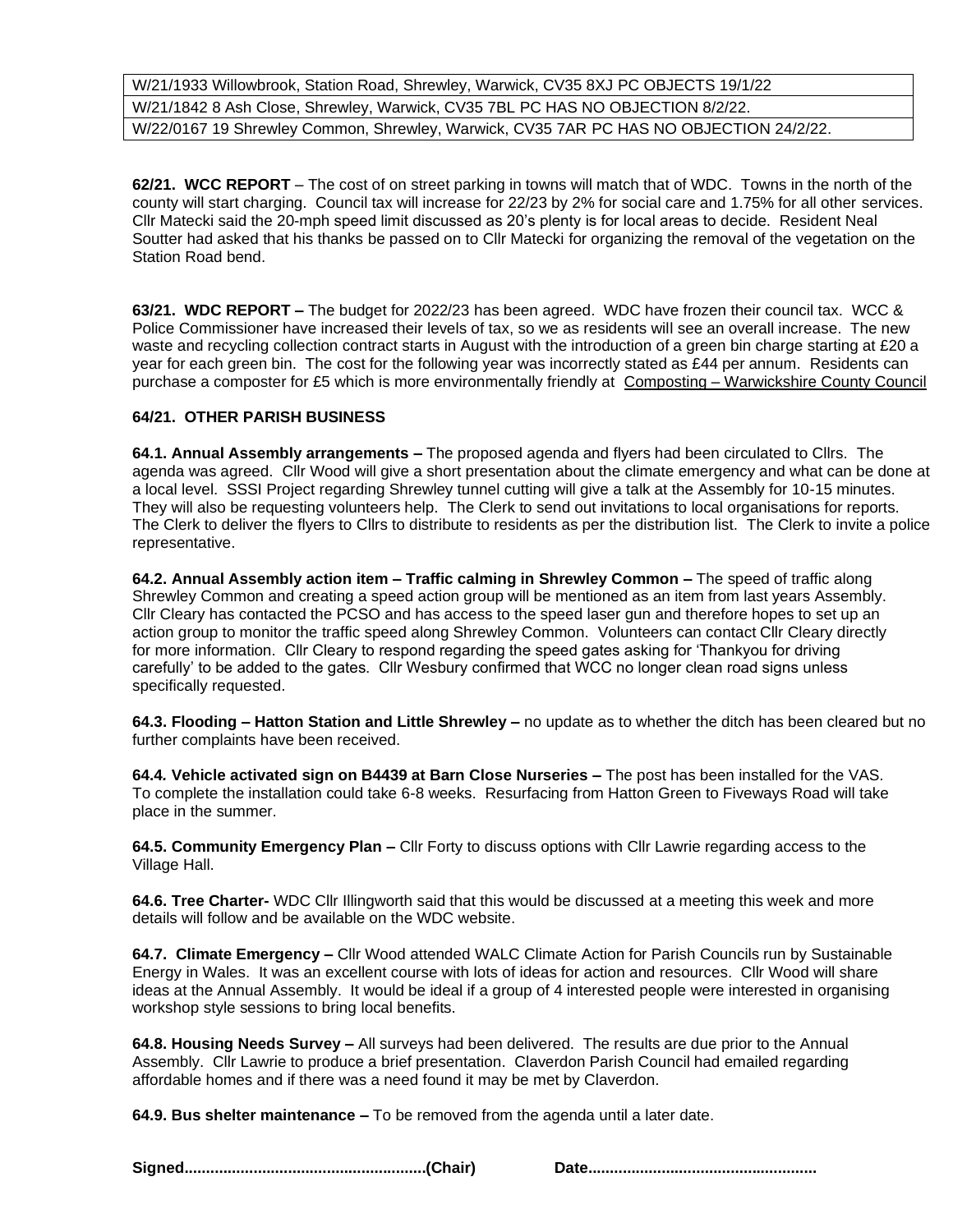**64.10. 20's Plenty –** A 20mph speed limit was discussed. Cllr Darwen proposed that we contact Shipston PC and the Portfolio Holder Izzy Seccombe, to say that we had discussed the item at tonight's meeting and will discuss the item at our Annual Assembly on 29<sup>th</sup> March and respond. Cllr Forty seconded and Cllrs agreed unanimously. Cllr Darwen to email. Cllr Cleary had met with Graham Stanley and using Compass was able to view 2018 sat nav speed data capturing an average speed of 24mph along Shrewley Common. Most complaints are about Shrewley Common. Case Lane does not meet the criteria for a 30mph limit. Graham Stanley explained a speed survey would cost £585 for an up-to-date assessment. The Clerk to email all Cllrs the previous data and the item will be discussed at the Annual Assembly.

## **65/21. ONGOING ACTION ITEMS**

**65.1. Friends of Hatton Station (FOHS)** – Nothing to report. The Parish Council holds a small amount of ringfenced funds that will be transferred when they have set up their own bank account.

**65.2. Shrewley website update / Statutory publication of documents on website** – For the last two months 2 there has been 34 Users who made 387 visits to the website including 101 to the Parish Council page. Of the 234 users, 168 were from the UK, 26 from the US and 15 from China.

## **66/21. HIGHWAY AND PUBLIC FOOTPATH/TOWPATH MAINTENANCE AND REPAIR** –

**66.1. New WCC Fault Reporting System –**All reports should be made through WCC website and not Fix My Street. The implementation of the new system will take time to complete. Cllr Cleary has contacted Peter Hallam for a report on issues within the parish and hopes to have a report for the May meeting. Cllr Cleary has created a report for all the incidents on the Barn Close Nurseries bend. Please report any sightings of incidents to Cllr Cleary.

**66.2. Footpath fault report –** No outstanding reports. The deadline for footpath registration is being repealed.

**66.3. Highway fault report** – Verge management comments have been submitted.

**66.4. Towpath maintenance east and Shrewley Tunnel –** Cllr Darwen reported that the Canal & River Trust had swept the area but due to more rain it looks no different. Cllr Darwen has asked Andre Batchelor for an onsite meeting and is awaiting a response. Cllr Darwen reported that resident Lindsay Darwen, for the Shrewley Towpath Volunteers, has contacted Andre with a view to replacing all their signs on the towpath, which had deteriorated and got blown off in the storms.

**67/21. CORRESPONDENCE** – It was noted - Great British Spring Clean email received regarding taking part locally.

The LGA New Code of Conduct will be on the agenda for adoption at the May meeting.

**68/21. VILLAGE HALL UPDATE** – WDC have given the hall air filters to use as part of the post pandemic initiative. A cherry tree will be planted in the field as part of the Queen's Green Canopy Project. The Hall, within a few years, will be reaching the end of its useful life so a subcommittee has been appointed to investigate the situation and propose a solution.

**69/21. MEETINGS ATTENDED BY CLLRS – Cllr Hinton -** Councillor Planning e-learning. Cllr Hinton said that the speaker was very good and it was an interesting course.

Cllr Darwen – 2 x 20's Plenty meetings attended.

Cllr Wood and Cllr Cleary attended WALC Parish Online Digital Mapping course – It is a sophisticated mapping tool allowing access to data sets eg flood risk, map information, OS data and access to scales/properties with 250 layers of information. Fixed assets, TPO's, highway faults etc can be added to the map and maps can be exported to use elsewhere. Hyperlink to planning applications would be very useful. Cllr Wood has negotiated a free trial and Cllr Wood and Cllr Cleary would have access to enter data with all Cllrs having access to view. The cost is £64 + VAT per annum. All Cllrs agreed that the subscription is to be added to the May agenda for approval.

## **70/21. FINANCE**

**70.1.** Fixed Asset Review updates – 3 more litter pickers are required for use by Cllr Forty, Cllr Dyson and Cllr Hinton. All Cllrs agreed. The Clerk to purchase.

**70.2.** Grant Awarding Policy Review, no updates – All Cllrs agreed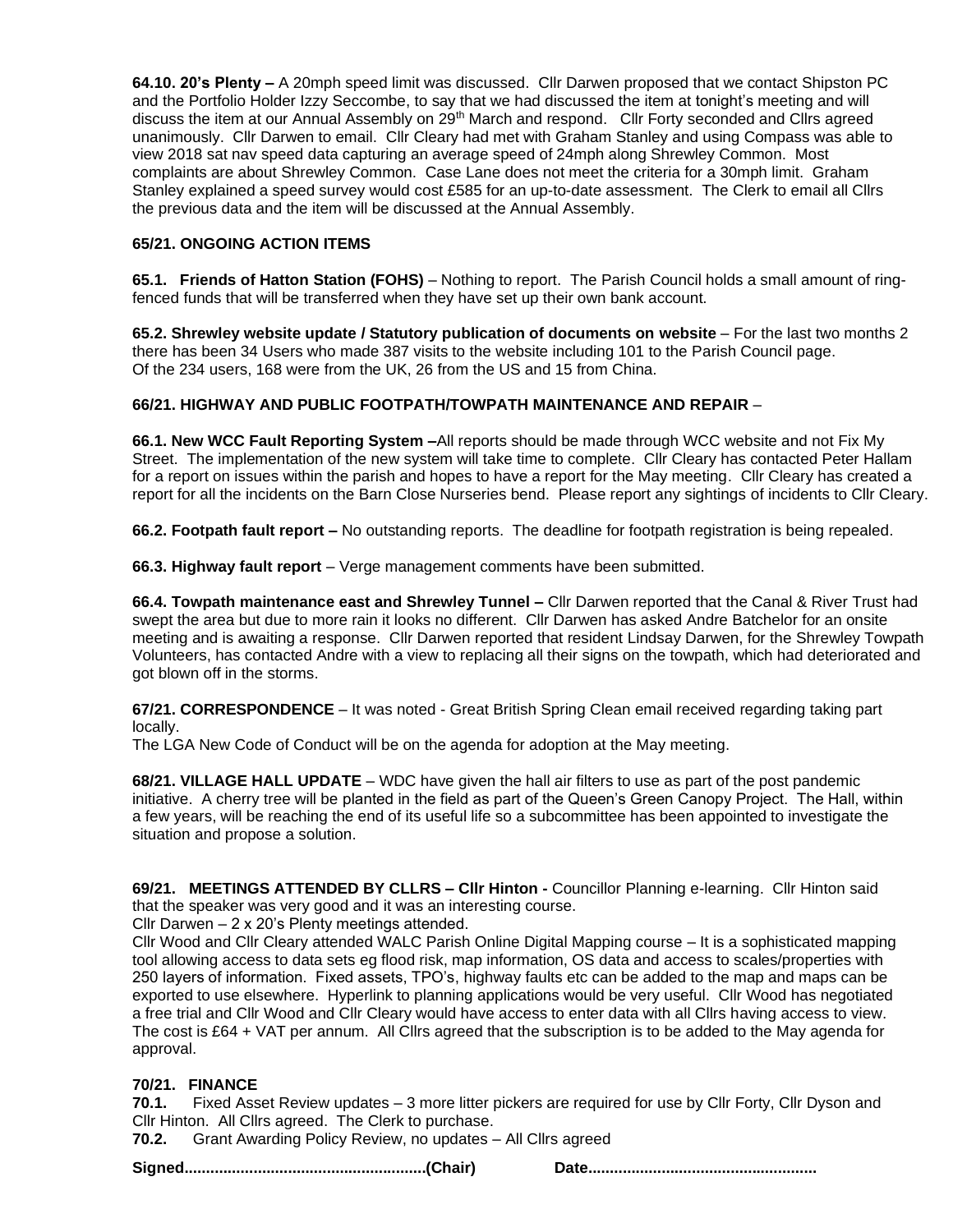**70.3.** Permission to pay items listed below. Information had been received from WALC regarding legislation disallowing payments to the church. Following further discussion it was decided that the payment to the Church be reconsidered at the next parish meeting in May. Therefore permission to pay only items listed below was proposed by Cllr Cleary, seconded by Cllr Forty and unanimously approved.

| Cheque/     | Payee                                                       | Amount |
|-------------|-------------------------------------------------------------|--------|
| <b>BACS</b> |                                                             | £      |
| <b>BACS</b> | Clerk February Salary (Net), Postage £0, Printing Ink £0    | 254.60 |
|             | A4 white card, drawing pins                                 | 3.00   |
| <b>BACS</b> | <b>HMRC February Income tax</b>                             | 63.65  |
| <b>BACS</b> | Clerk March Salary, Mileage £0, Postage £0                  | 254.60 |
| <b>BACS</b> | <b>HMRC March Income Tax</b>                                | 63.65  |
| <b>BACS</b> | Clerk Homeworking Allowance £5 per month                    | 60.00  |
| <b>BACS</b> | Flower bed maintenance - J Andrews                          | 60.00  |
| <b>BACS</b> | <b>CPRE Membership Renewal</b>                              | 36.00  |
|             |                                                             |        |
| <b>BACS</b> | Grant Application Form - Ferncumbe Youth Club               | 100.00 |
| <b>BACS</b> | Reimburse D Lawrie for Screwfix voucher for R Robinson for  | 30.00  |
|             | mowing                                                      |        |
| <b>BACS</b> | WALC Understanding the Planning System course attended by   | 15.00  |
|             | Cllr Hinton                                                 |        |
| <b>BACS</b> | WALC Local Council Climate Action Day attended by Cllr Wood | 18.00  |
| <b>BACS</b> | Cllr Forty reimbursement magnets for Shrewley Stores notice | 9.95   |
|             | board                                                       |        |
|             | Total                                                       | 968.45 |

To be considered at the May meeting:

| 3A′<br>$\sim$ | $-$ orm $-$<br>`~~~<br>Hattor<br><b>ATIOL</b><br>anniir'<br>UU | ንስ<br>0.00 |
|---------------|----------------------------------------------------------------|------------|
|               |                                                                |            |

#### 71/21. DATE OF NEXT MEETING - Monday 9<sup>th</sup> May 2022.

#### **72/21. CLOSURE OF MEETING –** The meeting closed at 9.50pm.

## **Bank Reconciliation as at 31st March 2022**

|                             |          | £         |
|-----------------------------|----------|-----------|
| Cash Book Balance b/f       |          | 8,687.10  |
| <b>Receipts</b>             |          |           |
| First half precept 30.4.21  | 3,951.50 |           |
| Shaw Lane Rent 14.6.21      | 52.00    |           |
| <b>HMRC VAT Reclaim</b>     | 23.70    |           |
| Second Half Precept 29.9.21 | 3,951.50 | 7,978.70  |
| <b>Total Income</b>         |          | 16,665.80 |
|                             |          |           |
| May payments                | 1,463.30 |           |
| July payments               | 971.56   |           |
| Sept payments               | 706.29   |           |
| Nov Payments                | 707.50   |           |
| Jan Payments                | 654.50   |           |
| <b>March Payments</b>       | 968.45   |           |
| <b>Total Payments</b>       |          | 5,471.60  |
| $\sim$<br>$\sim$            |          |           |